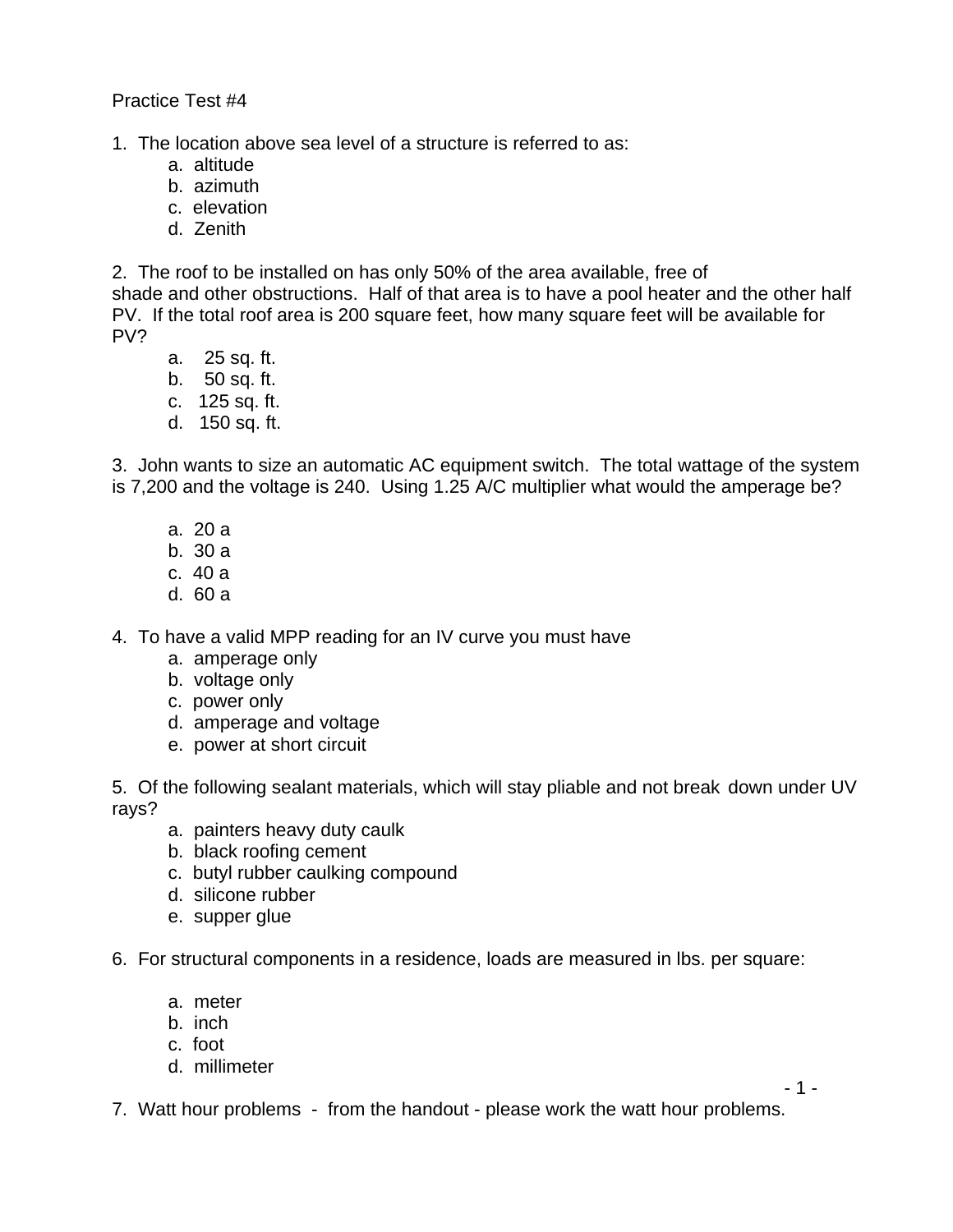- 8. What effects voltage drop more
	- a. the latitude
	- b. the type of building (commercial/ residential)
	- c. the size of the connector
	- d. the length of the conductor
	- e. the altitude at solar noon

9. A house is built in a clearing with 40 feet clear in all directions of the structure. When will shadows on the roof be the biggest concern?

a. spring b. fall c. winter d. summer

10. If a module is 18.5% efficient, how many watts would be produced at solar noon per square meter at sea level on a clear day in June with a temperature of 25 degrees C?

- a. 285
- b. 235
- c. 185
- d. 135
- e. 105

11. Please define the following in your own words:

- a. ground mount
- b. fixed tilt
- c. adjustable tilt
- d. horizontal tracker
- e. dual axis tracker
- f. ballasted system
- g. Building integrated system
- h. adhered thin film
- i. CPV
- 12. For items a i in 11 above, where would each of these be the most practical?

- 2 -

13. ABC Solar has done a site evaluation and complete load analysis of a residence where PV is to be installed. The property owner wishes to offset 80% of his annual use of 12,500 kilowatt hours. Using the NREL site they discover that the location of